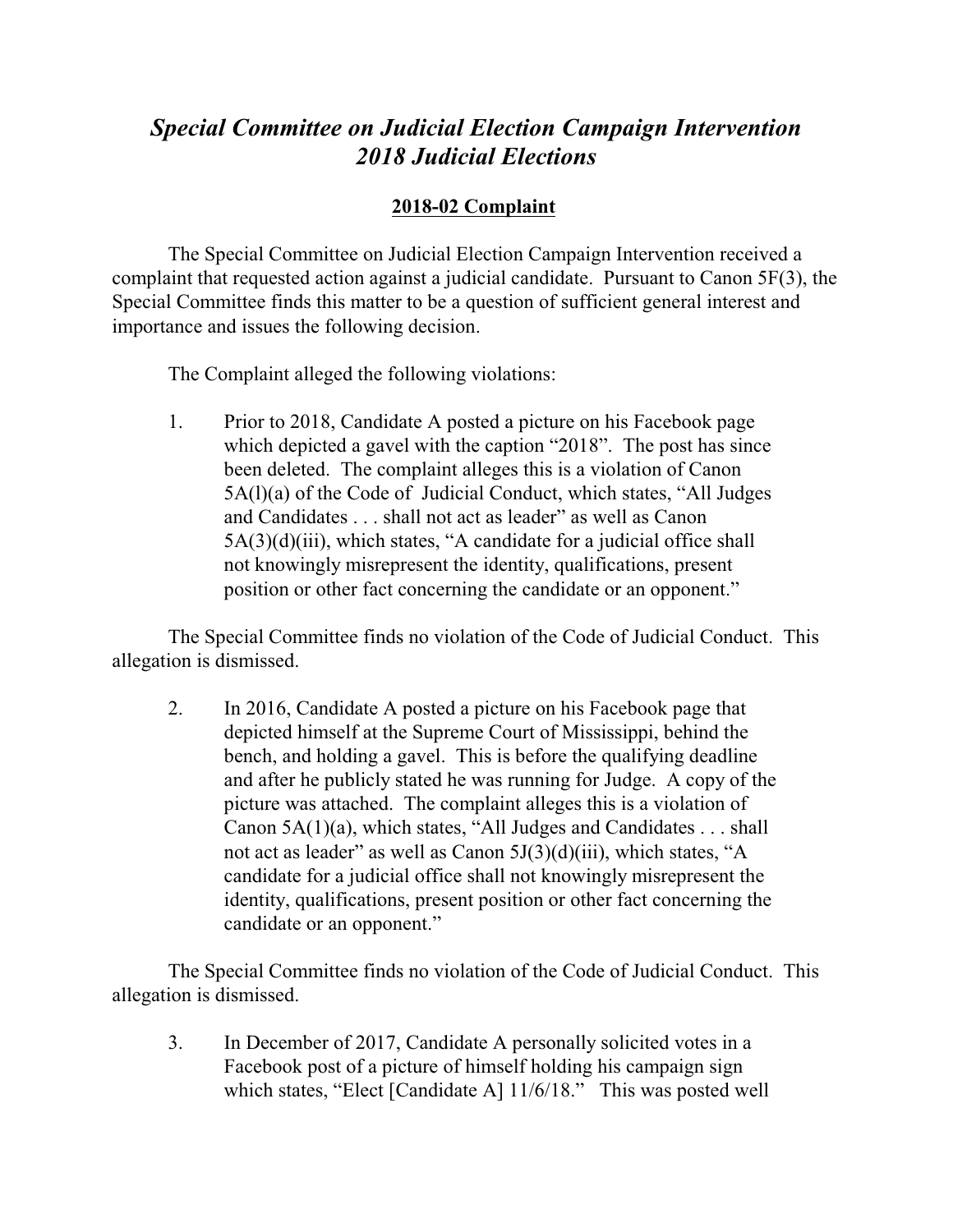before the qualifying deadline. It reached at least 222 individuals who reacted to the post, was shared by 9 individuals and received at least two comments. A copy of the posting was provided. The caption indicated that Candidate A was aware at the time of his posting that he was advertising and soliciting for support before qualification. The complaint alleges this was a violation of Canon 5C(2) of the Code of Judicial Conduct, which states, "A candidate shall not personally solicit or accept campaign contributions or personally solicit publicly state support. . . . A candidate's committees shall not solicit or accept contributions and public support for the candidate's campaign earlier than 60 clays before the qualifying deadline or later than 120 days after the last election in which the candidate participates during the election year."

The Special Committee finds no violation of the Code of Judicial Conduct. This allegation is dismissed.

4. In January of 2018, Candidate A mailed a form letter to elected officials in the court district directly soliciting votes and support. A copy of the letters was attached. The letter states that "it may be a bit early to campaign." The complaint alleged this was a violation of Canon 5C(2), which states, "A candidate shall not personally solicit or accept campaign contributions or personally solicit publicly state support . . . . A candidate's committees shall not solicit or accept contributions and public support for the candidate's campaign earlier than 60 days before the qualifying deadline or later than 120 clays after the last election in which the candidate participates during the election year."

The Special Committee finds no violation of the Code of Judicial Conduct. This allegation is dismissed.

Although not alleged in the complaint, the Committee reminds the Candidate that the costs incurred with such mailing may require the filing of campaign finance disclosures or reports with the Secretary of State. Miss. Code Ann. §23-15-1025 requires certain disclosures on all campaign materials, and it does not appear such disclosures were included in the letter.

5. Candidate A has turned his truck into a portable sign and has parked it at courthouses in the district. A photographs of the truck was included. The complaint alleges this a violation of Canon 5C(2), which states, "A candidate shall not personally solicit or accept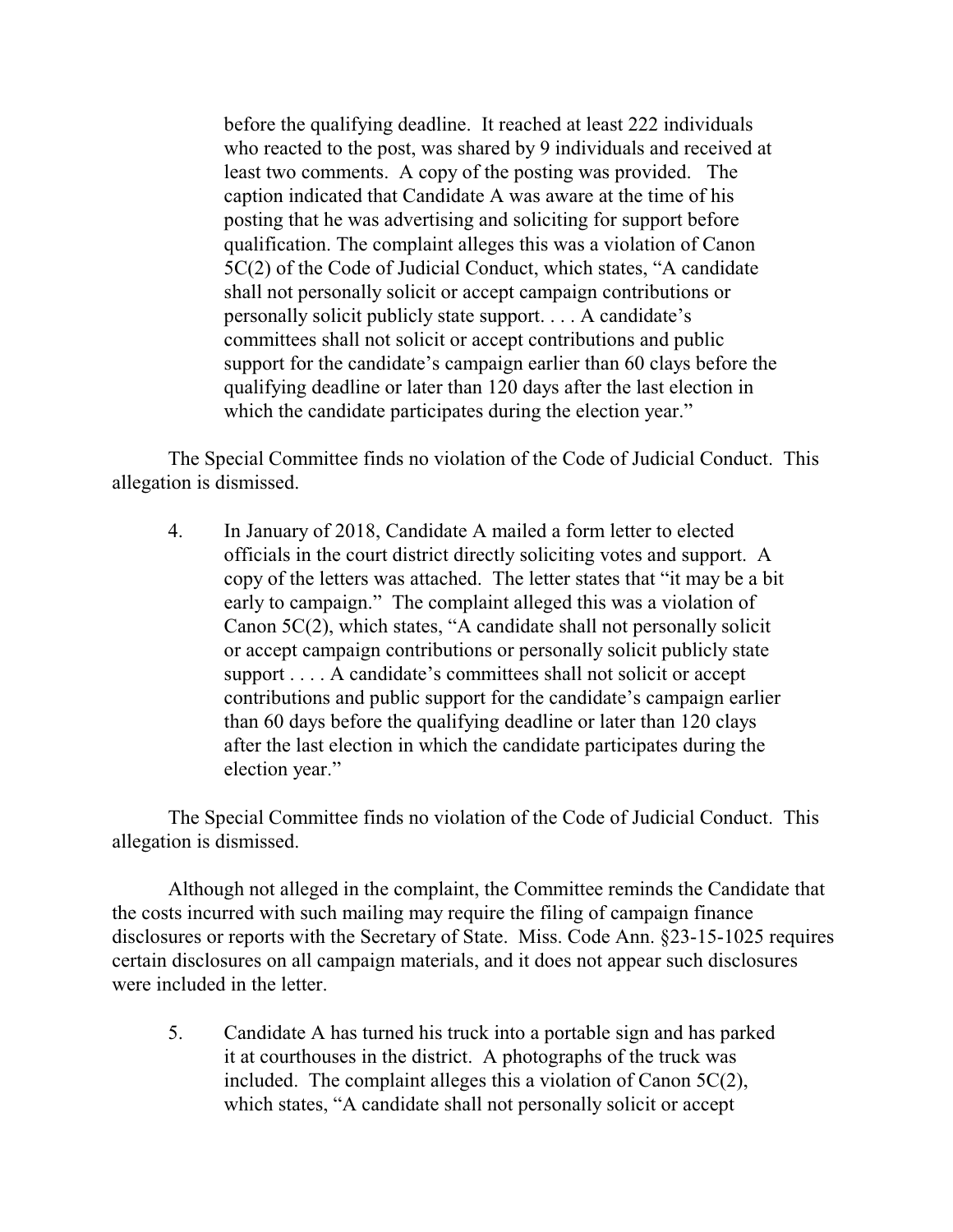campaign contributions or personally solicit publicly state support . . . A candidate's committees shall not solicit or accept contributions and public support for the candidate's campaign earlier than 60 days before the qualifying deadline or later than 120 days after the last election in which the candidate participates during the elect ion year."

The Special Committee finds no violation of the Code of Judicial Conduct. This allegation is dismissed.

Although not alleged in the complaint, the Committee reminds the Candidate that the costs incurred with the signs may require the filing of campaign finance disclosures or reports with the Secretary of State. Miss. Code Ann. §23-15-1025 requires certain disclosures on all campaign materials, and it does not appear such disclosures were included on these signs.

6. Candidate A has personally solicited votes in a Facebook post, dated January 2, 2018, which he specifically stated, "On November 6, 2018, vote [Candidate A] for Circuit Court Judge." The complaint alleges this was a violation of Canon  $5C(2)$ . A copy of the post was attached.

The Special Committee finds no violation of the Code of Judicial Conduct. This allegation is dismissed.

7. On January 15, 2018, Candidate A again personally solicited votes on Facebook. The complaint alleged this was a violation of Canon 5C(2). Further, in response to a comment, Candidate A stated "I'd be glad to get [you] set up with absentee ballots . . . ." The complaint alleges this was a violation of the Code of Judicial Conduct as he offered to assist with absentee ballots. A copy of the post was attached.

The Special Committee finds no violation of the Code of Judicial Conduct. This allegation is dismissed.

8. Candidate A has solicited votes before and after the qualifying deadline in violation of Canon 5C(2). The complaint alleges that he is personally prohibited from soliciting publicly stated support. Further, his campaign committee is not to solicit support earlier than 60 clays before the qualifying deadline. But he has no campaign